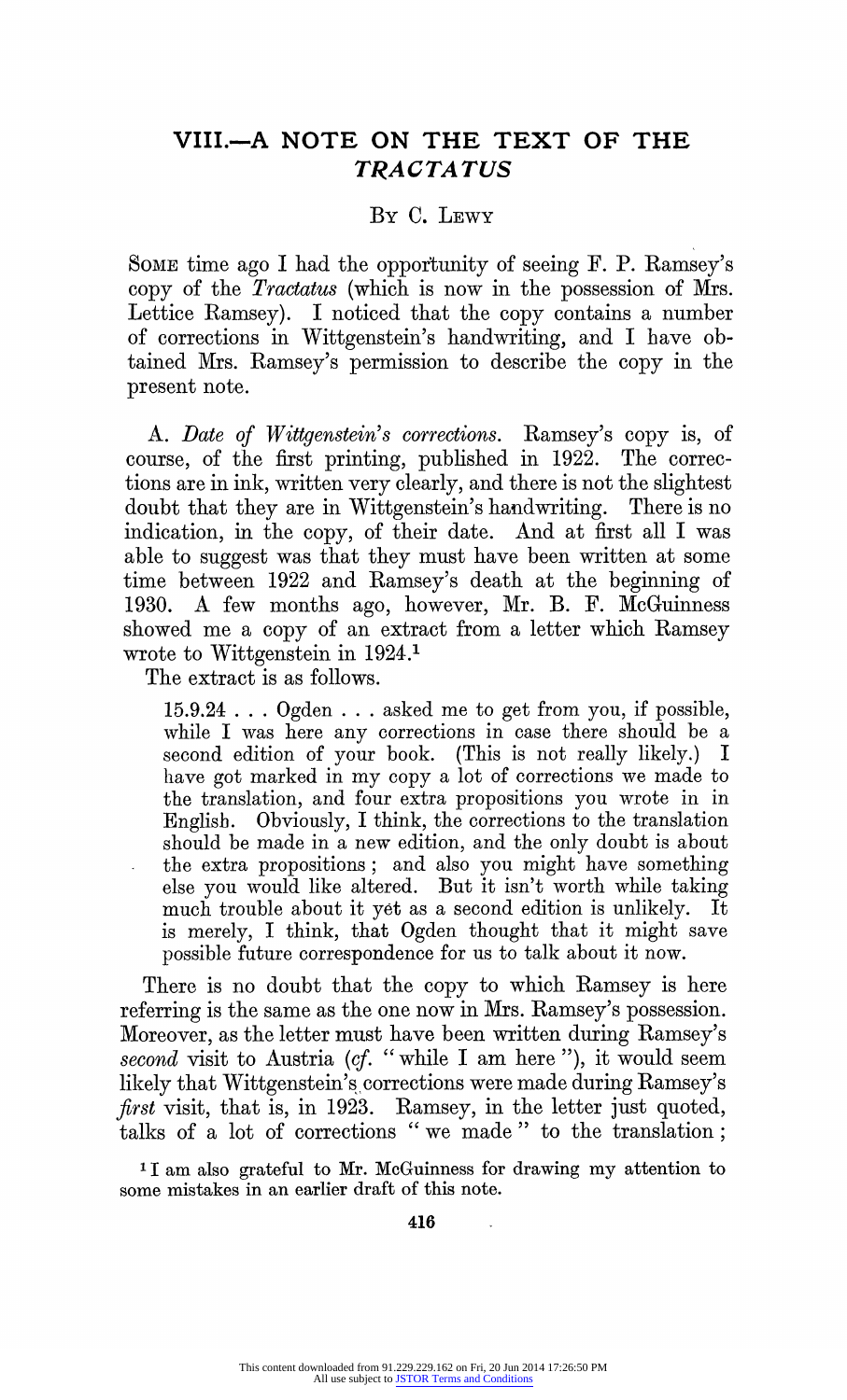**but in fact, save for the few exceptions which I shall explicitly mention, the corrections are in Wittgenstein's handwriting. Ramsey's statement, however, suggests that they were made in the course of (or as a result of) the discussions which Wittgenstein and he must have had on the subject, presumably in 1923.** 

**B.** Wittgenstein's corrections to the German text. There are **only two such corrections. In 4.023 (first sentence), the 1922 printing had " Der Wirklichkeit " instead of " Die Wirklichkeit ", which appeared in the text as originally published in Ostwald's Annalen der Naturphilosophie (Band XIV, Leipzig, 1921). This mistake W. corrected, and the right article appears in the 1933 reprint. Secondly, there is a more substantial correction. In 5.152, the first sentence, both in the Annalen text and in the 1922 printing, read as follows. " Von einander unabhangige Satze (z. B. irgend zwei Elementarsatze) geben einander die**  Wahrscheinlichkeit  $\frac{1}{2}$ ." This W. altered to "Zwei Element**arsatze geben einander die Wahrscheinlichkeit 2 " (He also made the corresponding alteration in the English translation.)** 

C. Wittgenstein's corrections to the English translation. For **the sake of clarity I will tabulate them as follows.** 

**(1) Corrections reproduced exactly in the 1933 reprint.** 

**4.122 (last sentence) " facts " substituted for " atomic facts ".** 

**This correction requires a further comment. W. did not actually just cross out the word " atomic ": he crossed out the words "the atomic ", and wrote immediately above a word of which the first three letters are " the ", but which also had another letter, or more probably letters, which he then crossed out. What these were I find it impossible to tell; but my guess is that they were " se ", so that his original idea (I think) was to put " these facts " for " the atomic facts " ; but he crossed out the end-part of the word quite heavily so that the part is now undecipherable.** 

**4.1241 "but" crossed out; comma after "property" inserted.** 

**5.551 " off-hand " substituted for "without further trouble ".** 

**(Here W. didn't cross out the words" without further trouble ", but put a wavy line underneath them and wrote " off-hand " in the free space to the right.)** 

**5.5541 " How could we " substituted for " It should be possible to ".**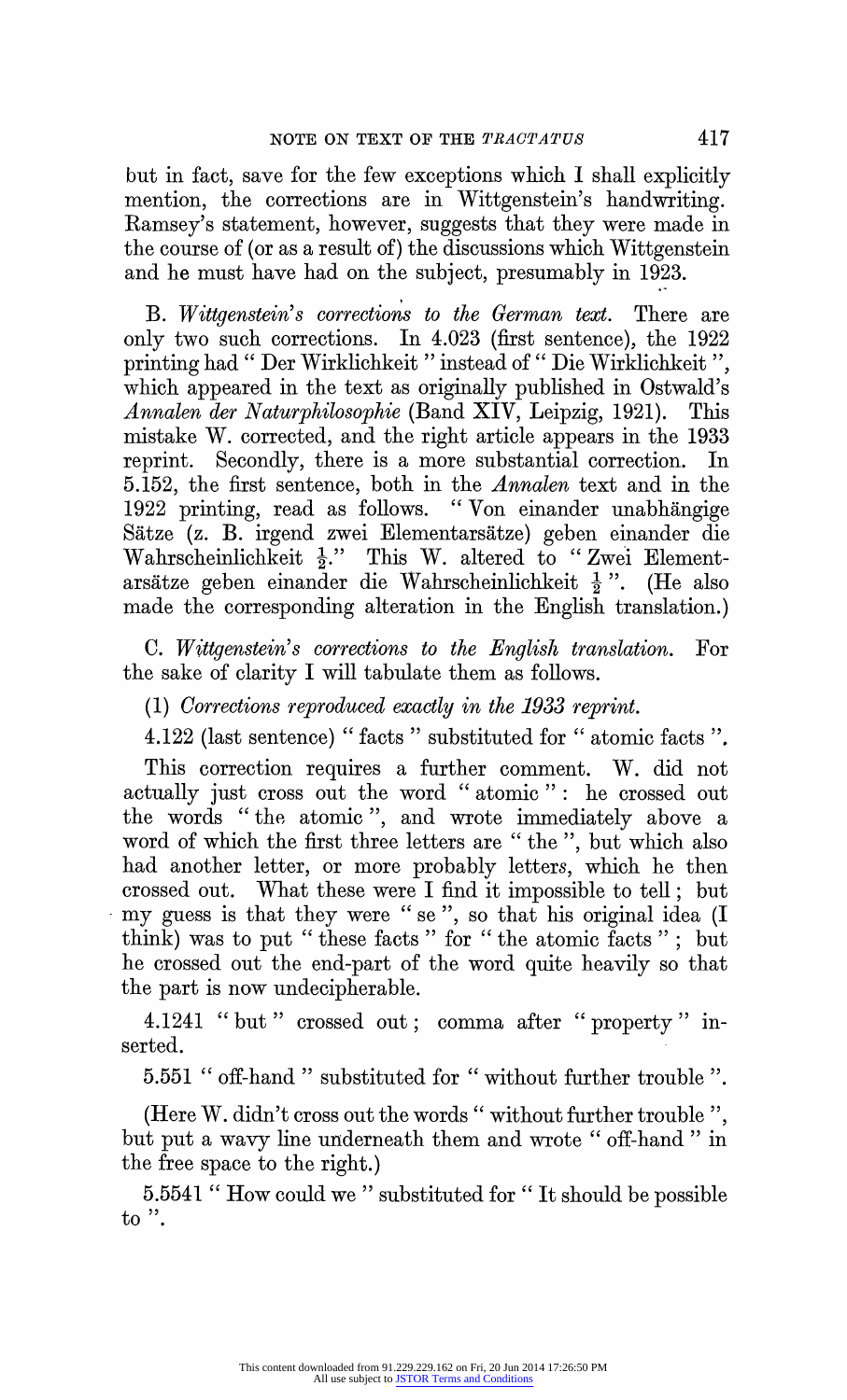**5.5542** (second sentence) " there " inserted between " must " and " be "; " anything " substituted for " something ".

**5.5562 " the " crossed out.** 

**5.5563 " model " substituted for " simile"; "the" inserted between "of " and " truth ".** 

**5.557 (second sentence) " its " substituted for "the ".** 

**(The second occurrence of " anticipate " in this sentence in the 1933 reprint is, of course, a misprint.)** 

**5.557 (third sentence) " conflict " substituted for " collide ". 6.1222 " confirmed" substituted for " established " (in both places).** 

**6.124 " something" substituted for "much" (in both places).** 

**6.126 " calculated " substituted for " determined " " calculating" for " determining ".** 

**6.2341 " evident " substituted for " intelligible " (in "selfintelligible ").** 

**6.342 " as a matter of fact" inserted between "which" and " it "; " as is indeed the case" deleted.** 

**6.3431 "logical " inserted between " whole" and "ap**paratus "; " of logic " deleted; " their " substituted for " the ". **6.423 " subject " substituted for " bearer ".** 

**6.4312 "human" inserted between " the " and " soul"; "of man" deleted; "also " deleted.** 

W. also corrected the misprint in 4.1252  $($ "  $a R y$ " instead of "  $x R y$ ", and in 5.461 (" $\overline{v}$ " in the wrong type).

**(2) Corrections reproduced in the 1933 reprint in an altered form.** 

**3.313 (second sentence) W. changed "variables" to " vari**able ", " become " to " becomes ", and " constants " to " constant"; but he also put the article "a" in front of "con**stant ".** 

**3.331 Here W. merely wrote " what they mean " above " the meaning of " without crossing out the latter words (or underlining them) and without crossing out the words " the signs " in the next line. Clearly, this suggestion could not have been carried out exactly as it stood, and Ogden substituted the words " about the things his signs mean " for the words " of the meaning of the signs ". (It seems to me that it would have**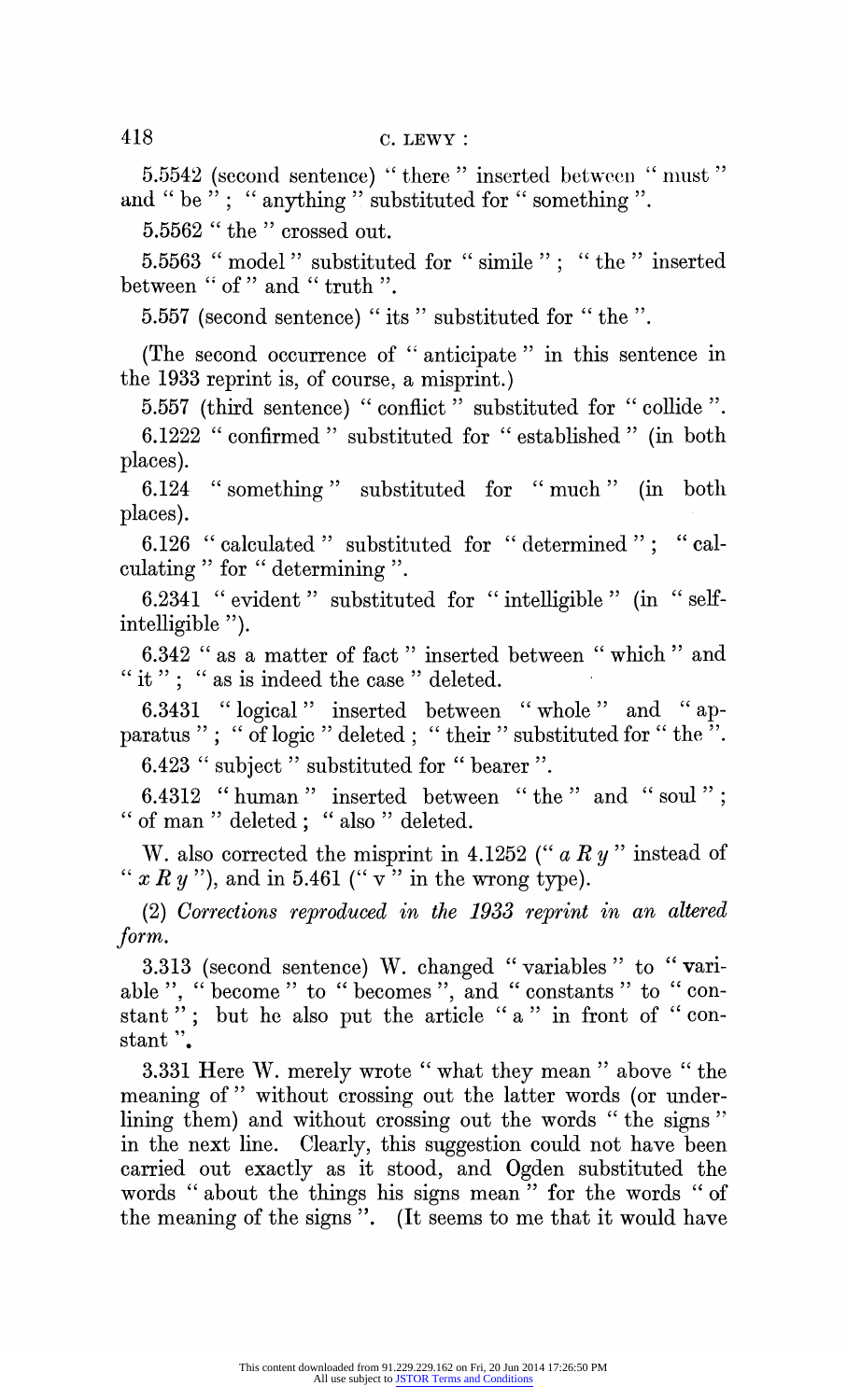**accorded more closely with W.'s suggestion to have put " of**  what the signs mean  $\dddot{''}$ .

**4.1251 W. substituted " This settles " for " Here " and crossed out " disappears ".** 

**5.513 (last paragraph) Here W. substituted " So " for " Thus ", underlined (with a wavy line) " even if ", and substituted " becomes" for "is ".** 

5.5351 (first paragraph). W. underlines (with a wavy line) **"of that kind "; but made no other corrections.** 

**5.62 This is probably the most important of W.'s corrections, and I shall go into the matter fully.** 

**The final sentence of 5.62 reads in German:** 

**Dass die Welt meine Welt ist, das zeigt sich darin, dass die Grenzen der Sprache (der Sprache, die allein ich verstehe) die Grenzen meiner Welt bedeuten.** 

**This was translated in the 1922 edition as follows.** 

That the world is *my* world, shows itself in the fact that the **limits of the language (the language which only I understand) mean the limits of my world.** 

**In the 1933 reprint this was altered to read:** 

**That the world is my world, shows itself in the fact that the limits of the language (the language which I understand) mean the limits of my world.** 

**How did the change come to be made ? Ramsey's copv**  provides an answer to this: W. crossed out the word "only" **where it occurred in the 1922 edition and inserted it between "the " and "language " (at the second occurrence of these words). That is, he wanted the sentence to read:** 

**That the world is my world, shows itself in the fact that the limits of the language (the only language which I understand) mean the limits of my world.** 

**Incidentally, Wittgenstein appears to have considered another possibility of correcting the translation at this place: the word " only " (where it is crossed out) has at each side a faint very short stroke which looks like a lightly written comma (but it is impossible to be certain about it). My guess (but it is no more than that) is that at first W. thought of putting the word " only" between commas: this, he must have thought, would both give a translation of "allein " and yet show that it referred to " Sprache " and not to " ich "; but he must have seen (I think) that this would hardly be good English, and must then have**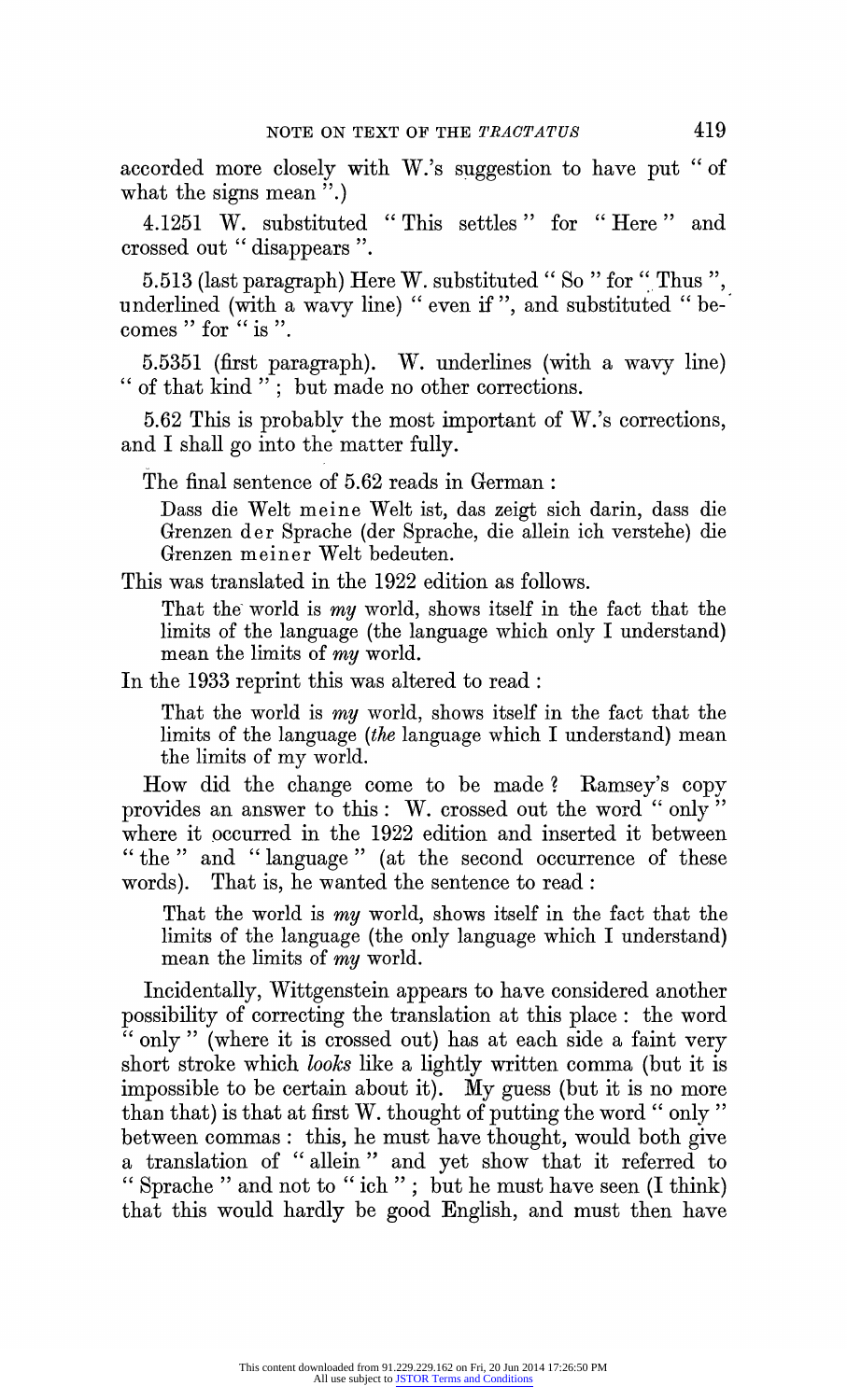**decided to alter the translation in the way I have already described.** 

**In any case, there can now be no doubt as to how the passage is to be understood.** 

**6.125 W. substituted "with " for " in" and inserted " con**ception of " between " old " and " logic "; but he didn't alter  $\epsilon$  even " to  $\epsilon$  also".

**(3) Corrections not incorporated in the 1933 reprint.** 

**3.33 W. put the words " the object meant by " above the words " the meaning of a sign ", without however crossing out (or underlining) any of the latter.** 

**5.557 (first sentence) W. crossed out the words " The application of " and put " Applied ".** 

**6.23 W. crossed out " show itself in" and put " appear from ". 6.522 W. crossed out " shows itself" and put " appears ".** 

**D. Ramsey's corrections. In addition to W.'s corrections (which, as I have already pointed out, are made in ink) there are also a few corrections in Ramsey's handwriting. These (with two exceptions which I will mention presently) are in pencil. All but one of R.'s corrections were incorporated in the 1933 reprint. They are as follows.** 

**4.023 (second sentence) Ramsey (?) underlined (in pencil) the**  word "It": in the 1933 reprint the word "Reality" is sub**stituted for " It ".** 

**4.4611 "nonsensical " (in pencil) substituted for "senseless ".** 

**5.4541 "neat" substituted for " simple ", and "neatness" for " simplicity ". These two words are in ink; but the handwriting seems to be Ramsey's; it is certainly not Wittgenstein's.** 

**R. also corrected the misprint in 4.2211 (" atomatic " instead of " atomic ").** 

**The only correction by Ramsey not incorporated in the 1933 reprint occurs in 3.323 where, in the last line, " meanings " is**  altered to "meaning". (The "s" is crossed out in pencil; and it seems clear that whilst W. was correcting in ink, R. with the two exceptions just mentioned—was correcting in **pencil.)** 

**E. Changes in the 1933 reprint which are not marked in Ramsey's copy. Apart from new paragraphing in 4.014, 4.1272 and 4.464 (to agree with the German text), and the insertion of the second**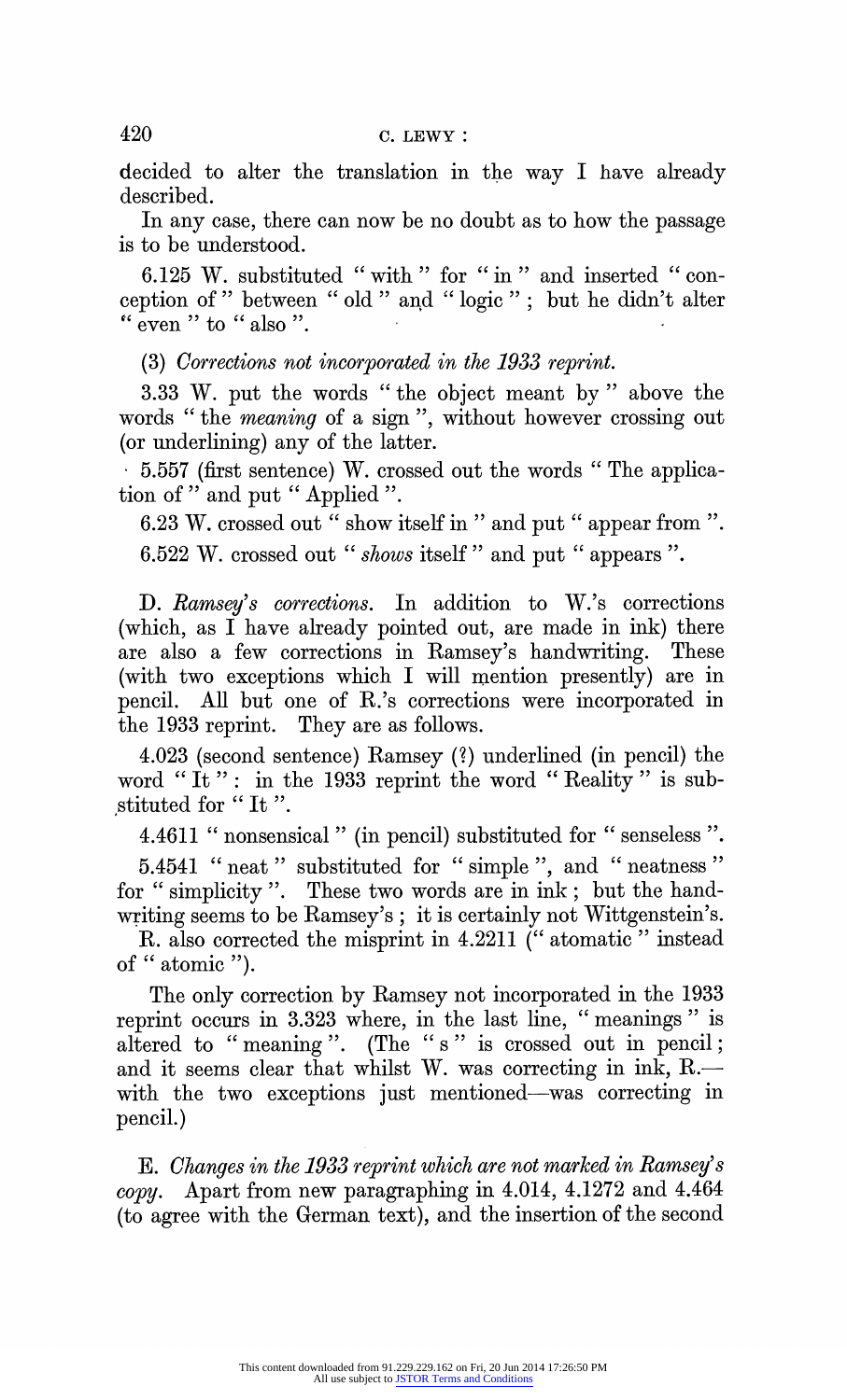**dash in 5.461, there are, so far as I can see, only four changes which occur in the 1933 reprint but are not marked in Ramsey's copy. They are as follows.** 

**4.126 The substitution of the sentence " But it is shown in the symbol for the object itself " for the sentence " But it shows itself in the sign of this object itself".** 

**5.5563 The substitution of " simple" for "most simple ".** 

**6.35 The substitution of " describes" for "described ".'** 

6.372 The substitution of the words "one clear terminus, **whereas the modern system makes it appear as though every**thing were explained " for the words " one clear conclusion, **whereas in the modern system it should appear as though everything were explained ".** 

**F. Translation of "Anschauung". I think this is an appropriate place to mention that there is a question-mark in ink, of a shape generally used in handwriting on the Continent but not in England, opposite the word " intuition " in the first line of 6.233 (the word " intuition " is underlined with a wavy line). Assuming (which I think must be the case) that the questionmark was put by W., this would seem to indicate that he was unhappy about translating "Anschauung" by "intuition ". (But the other two places in which the word " intuition " occurs, both lower down on the same page, are not marked.)** 

**G. The four additional sentences. The first of these occurs on p. 85. In the bottom margin W. wrote:** 

**The prop. " there are n things such that . . ." presupposes for its significance, what we try to assert by saying " there are n things ".** 

**He also put a cross at the beginning of this sentence, and a similar cross in the right-hand side margin between the fifth and the sixth paragraph of 4.1272. It seems clear, therefore, that his idea was that the new sentence should be inserted in that place.** 

**The other three new sentences all occur on p. 155. One is written in the bottom margin and has a cross in front of it. It runs as follows.** 

**The fundamental idea of math. is the idea of calculus represented here by the idea of operation [there is no full stop.]** 

The other two sentences are written in the left-hand side **margin and the right-hand side margin respectively. The former reads:**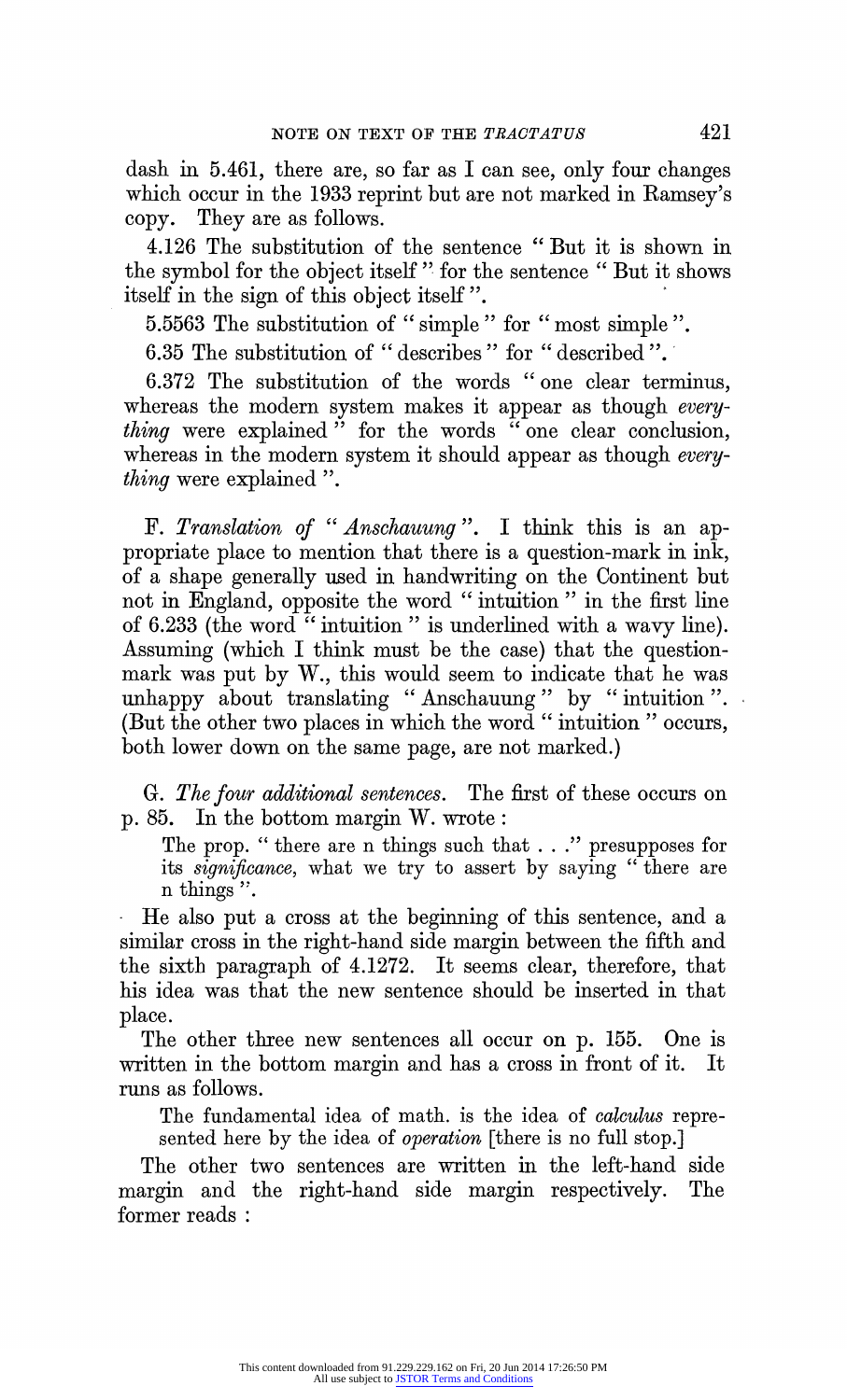**The beginning of logic presupposes calculation and so number. The latter reads:** 

**Number is the fundamental idea of calculus and must be introduced as such.** 

**W. also put a cross just above the first line of 6.02; but not -above the beginning of the line, but in the space immediately**  above that between the colon following the word "numbers" and the words " I define ". But there is no further indication **as to how the new sentences were to be introduced, nor any explicit indication of the order of the two sentences written in the side margins.** 

**H. There is a further feature of Ramsey's copy which deserves mention. In the margins of the German text there are a number of vertical strokes (mostly single but sometimes double) opposite some of the paragraphs. I think these were put in by Wittgenstein. They are in ink of the same colour as his corrections (including the deletion in the German text at 5.152 already described); and in two places there is an English word next to the stroke, which is clearly in W.'s handwriting. I will therefore list the strokes. A single stroke occurs opposite the following numbers 1: 2.203; 2.224; 3.02-3.03; 3.24; 3.262; 3.33-3.331; 3.343-3.344; 4.025; 4.03; 4.1212; 4.1241; 4.126 (a double stroke opposite the last paragraph); 4.1272-4.1273; 5.473; 5.4733; 5.514-5.515; 5.551 (a double stroke opposite the first paragraph); 5.5562; 6.21; 6.231 (opposite the last paragraph only). A double stroke occurs opposite the following numbers: .5.512; 5.534; 5.554; 6.031.** 

**Opposite 3.24, to the left of the stroke, W. wrote the word rule"; opposite 6.031, to the right of the stroke, he wrote the word " identity " and underlined it.** 

**Finally, there are also a number of crosses written (in ink) in the margins. These occur opposite the following numbers (in the English text, except when the contrary is stated): 3.13 (German text, opposite third paragraph); 3.24 (German text, opposite last paragraph); 3.3442 (German text); 4.52 (opposite first paragraph); 5.156 (opposite second paragraph); 6.1223; 6.2 (opposite second paragraph); 6.361.** 

**I. I now come to a different matter. Inside Ramsey's copy there is a loose sheet of paper containing (in pencil) a list of** 

**<sup>1</sup>By " opposite a number " I mean " opposite the whole text under that number ".**